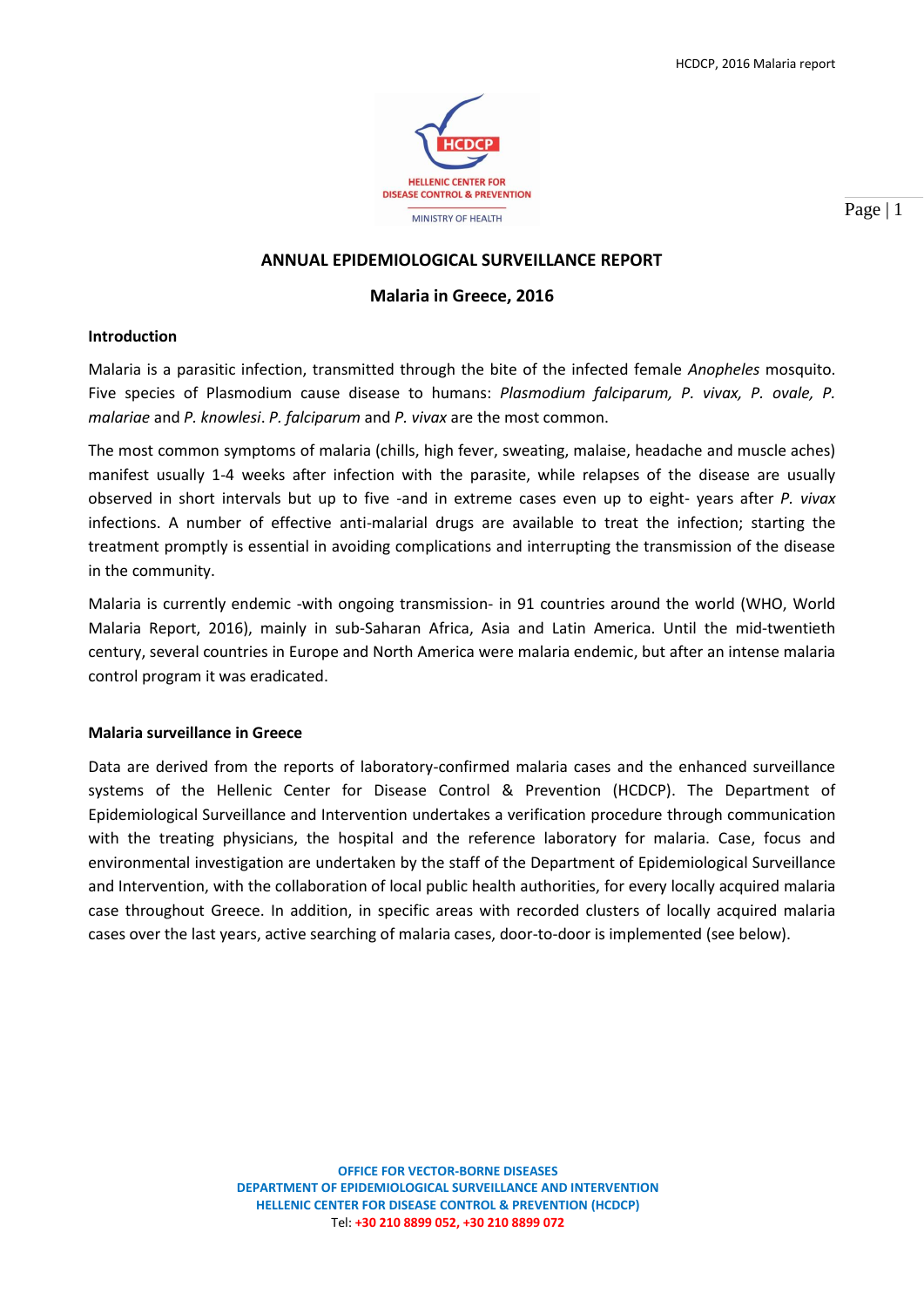#### **Malaria surveillance data in Greece, 2009 – 2015**

Increasing numbers of imported malaria cases is expected due to the increase of travels and population  ${}^{{\rm Page}}$  | 2 Greece was declared free from malaria in 1974, following an intense control program (1946- 1960). Since then and up until 2016, several (20-110 cases) imported cases were reported annually to the HCDCP referring to patients infected abroad (returning travelers or migrants from malaria endemic countries). movements worldwide, and is observed in all developed countries. According to the European Centre for Disease Control and Prevention (ECDC), in 2014 more than 6,000 malaria cases were recorded in EU/EEA countries.

Additionally, since 2009 a number of locally acquired *P. vivax* malaria cases have been recorded in various areas of the country (i.e., among patients without travel history to a malaria endemic country), mainly as sporadic introduced cases but also in clusters (in 2011- 2012). Most areas where locally acquired cases were recorded over the last years were rural close to wetlands with high number of persons from endemic countries.

The number of malaria cases in Greece reported to the HCDCP by year of symptom onset (for imported cases) or infection (for locally-acquired cases) and by epidemiological classification (imported/ locallyacquired) is presented in Table 1. Table 2 presents locally acquired *P. vivax* malaria cases by probable Region and Regional Unit of exposure, years 2009-2015.

| Year of symptom onset/ | <b>Case classification</b> |                                     |  |  |  |  |
|------------------------|----------------------------|-------------------------------------|--|--|--|--|
| infection              | <b>Imported cases</b>      | Locally-acquired cases <sup>2</sup> |  |  |  |  |
| 2009                   | 44                         | 7                                   |  |  |  |  |
| 2010                   | 40                         | 4                                   |  |  |  |  |
| 2011                   | 54                         | 42                                  |  |  |  |  |
| 2012                   | 73                         | 20                                  |  |  |  |  |
| 2013                   | 22                         | 3                                   |  |  |  |  |
| 2014                   | 38                         | 0                                   |  |  |  |  |
| 2015                   | 79                         | 8 <sup>3</sup>                      |  |  |  |  |

**Table 1: Reported malaria cases by year of symptom onset<sup>1</sup> (for imported cases) or infection (for locallyacquired cases) and by epidemiological classification (imported/ locally-acquired), Greece, 2009 - 2015.**

1. Cases with no information regarding symptom onset were classified according to the year of hospitalization or notification to the HCDCP.

2. Recorded *P. vivax* relapses and locally-acquired *P.malariae* cases attributed to previous transmission periods (two cases in 2012) are not included in the Table.

3. Two cases, with symptom onset in 2016 that were attributed to the 2015 transmission period are included.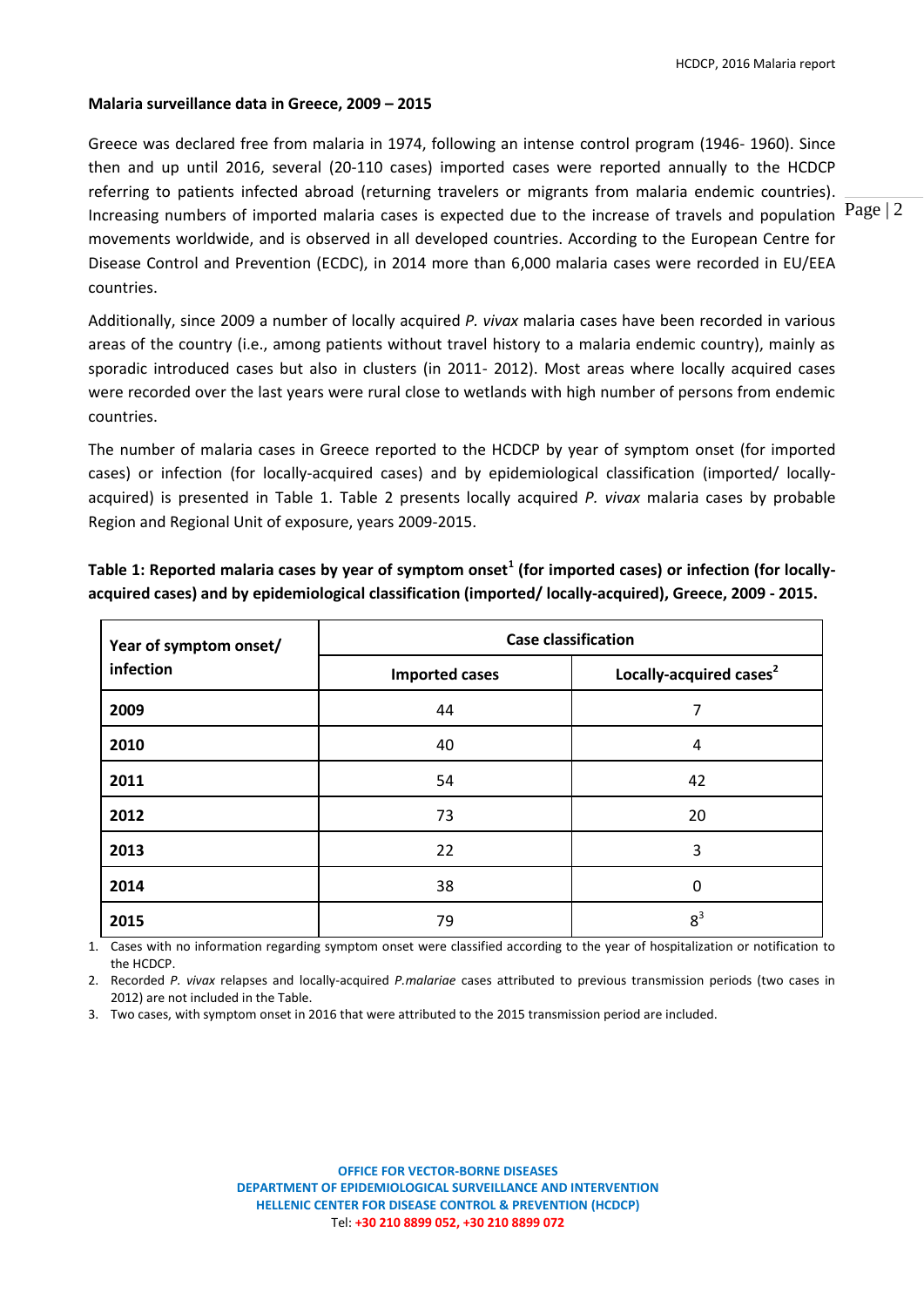| <b>Region</b>         | <b>Regional Unit</b> | <b>Year of infection</b> |                |                |                |                         |             |                | Page $ 3$ |
|-----------------------|----------------------|--------------------------|----------------|----------------|----------------|-------------------------|-------------|----------------|-----------|
|                       |                      | 2009                     | 2010           | 2011           | 2012           | 2013                    | 2014        | 2015           |           |
| Peloponnese           | Lakonia              | 6                        | $\mathbf{1}$   | 36             | 10             | 0                       | 0           | $\mathbf{1}$   |           |
| <b>Attica</b>         | East Attica          | $\mathbf{1}$             | $\mathbf{1}$   | $\overline{2}$ | 4              | $\mathbf 0$             | $\mathbf 0$ | $\overline{2}$ |           |
| <b>Sterea Ellada</b>  | Viotia               | $\mathbf 0$              | $\overline{2}$ | $\mathbf{1}$   | $\overline{2}$ | $\mathbf 0$             | $\mathbf 0$ | $\mathbf{1}$   |           |
| (Central Greece)      | Evoia                | $\mathbf 0$              | $\mathbf 0$    | $\overline{2}$ | $\mathbf 0$    | $\mathbf 0$             | $\mathbf 0$ | $\mathbf 0$    |           |
|                       | Karditsa             | $\mathbf 0$              | $\mathbf 0$    | $\mathbf 0$    | $\overline{2}$ | $\mathbf{1}$            | $\mathbf 0$ | $\mathbf 0$    |           |
| <b>Thessaly</b>       | Larisa               | $\mathbf 0$              | $\mathbf 0$    | $\mathbf{1}$   | $\mathbf 0$    | $\mathbf 0$             | $\mathbf 0$ | $3*$           |           |
|                       | Trikala              | $\mathbf 0$              | $\overline{0}$ | $\mathbf{0}$   | $\mathbf 0$    | $\mathbf 0$             | $\mathbf 0$ | $\mathbf{1}$   |           |
| <b>East Macedonia</b> | Xanthi               | $\mathbf 0$              | $\mathbf 0$    | $\mathbf 0$    | $\overline{2}$ | $\mathbf 0$             | $\mathbf 0$ | $\mathbf 0$    |           |
| & Thrace              | Evros                | $\mathbf 0$              | $\mathbf 0$    | $\mathbf 0$    | $\mathbf 0$    | $\overline{2}$          | $\mathbf 0$ | $\mathbf 0$    |           |
| <b>Total</b>          |                      | $\overline{7}$           | 4              | 42             | 20             | $\overline{\mathbf{3}}$ | $\mathbf 0$ | $8*$           |           |

**Table 2: Locally acquired** *P. vivax* **malaria cases by probable Region and Regional Unit of exposure and year of infection, Greece, 2009-2015**

\*Two cases, with symptom onset in 2016 that were attributed to the 2015 transmission period are included.

This case classification is based on epidemiological criteria (e.g. history of travel within the last 3 years to a malaria endemic country). However, recent *Plasmodium* genotyping results suggest that a number of cases previously classified as "imported" are actually locally acquired (e.g. some of the malaria cases in immigrants from malaria endemic countries residing in the Municipalities of Evrotas, Lakonia and Sofades, Karditsa, in transmission periods 2011-2012). These cases concerned migrants from endemic countries in 2011 (n=9) and 2012 (n=11), who were residing in the municipalities of Evrotas Lakonia and Sofades Karditsa (data to be published).

## **Malaria surveillance data, Greece, 2016**

In 2016, a total of 121 laboratory diagnosed malaria cases were reported to the HCDCP;

- 111 cases were classified as imported: 91 (82%) cases among immigrants from malaria endemic countries and 20 cases among travelers (returning from Africa). Of the 91 cases in immigrants from malaria endemic countries:
	- 80 were in immigrants from the Indian Subcontinent/ South Asia and 11 from Africa,
	- 14 cases concerned immigrants visiting friends and relatives at their country of origin,
	- 18 cases were recorded among immigrants/refugees residing in camps/ reception centers in Aegean islands (and three more in other hosting facilities).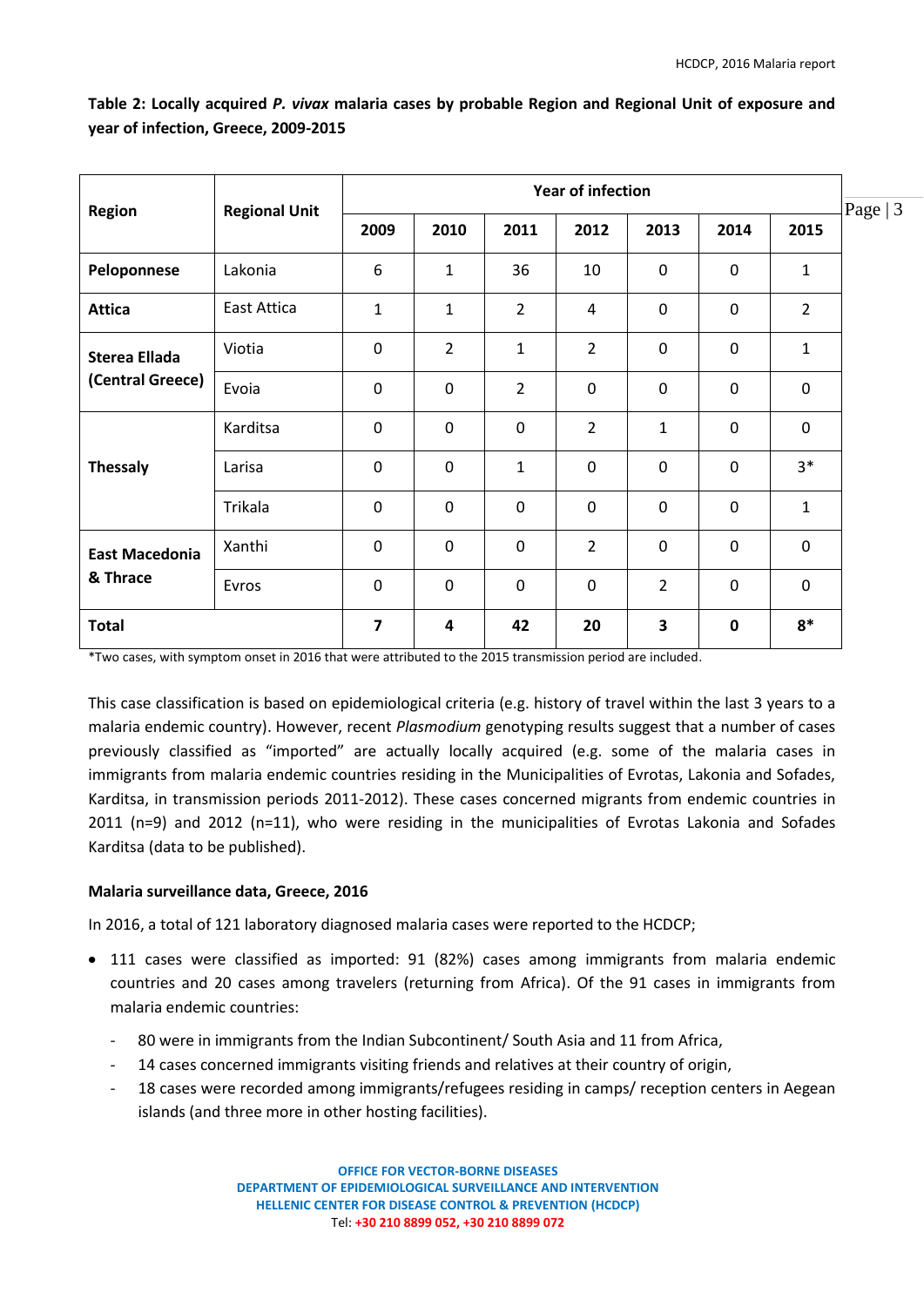- Six (6) *P. vivax* malaria cases were classified as introduced locally acquired, with the following probable places of exposure:
- one case from the Municipality of West Ahaia, Regional Unit (RU) of Ahaia ("Achaea"), Region of West Greece (with onset of symptoms in the week 26/2016 (27/06-03/07/2016)),
- one case from the Municipality of Andravida-Kyllini, RU of Ileia ("Heleia"), Region of West Greece (with  $\text{ Page} \mid 4$ onset of symptoms in the week 29/2016 (18-24/07/2016)),
- two cases from the Municipality of Lagadas, RU of Thessaloniki, Region of Central Macedonia (with onset of symptoms in the week 29/2016 (18-24/07/2016)),
- one case from the Municipality of Skiathos, RU of Magnesia and Sporades ("Magnisia"), Region of Thessaly (with onset of symptoms in the week 31/2016 (01-07/08/2016)), and
- one case from the Municipality of Tempi, RU of Larissa, Region of Thessaly (with onset of symptoms in the week 44/2016 (31/10-06/11/2016)).
- Two (2) *P. vivax* locally acquired cases from the Municipality of Tempi, RU of Larisa, Region of Thessaly, with symptom onset in 2016, were attributed to the previous transmission period in 2015, according to the laboratory and epidemiological investigation. It was considered that they were probably infected in the same village where one locally acquired case was recorded in 2015 (and where one more locally acquired case was recorded in 2016).
- The case classification for two (2) *P. vivax* malaria cases was undetermined, since the area and time of their exposure could not be defined, either due to inadequate information or to complex travel history.

No locally acquired malaria case was directly linked to the presence of refugee/migrant camps in the area.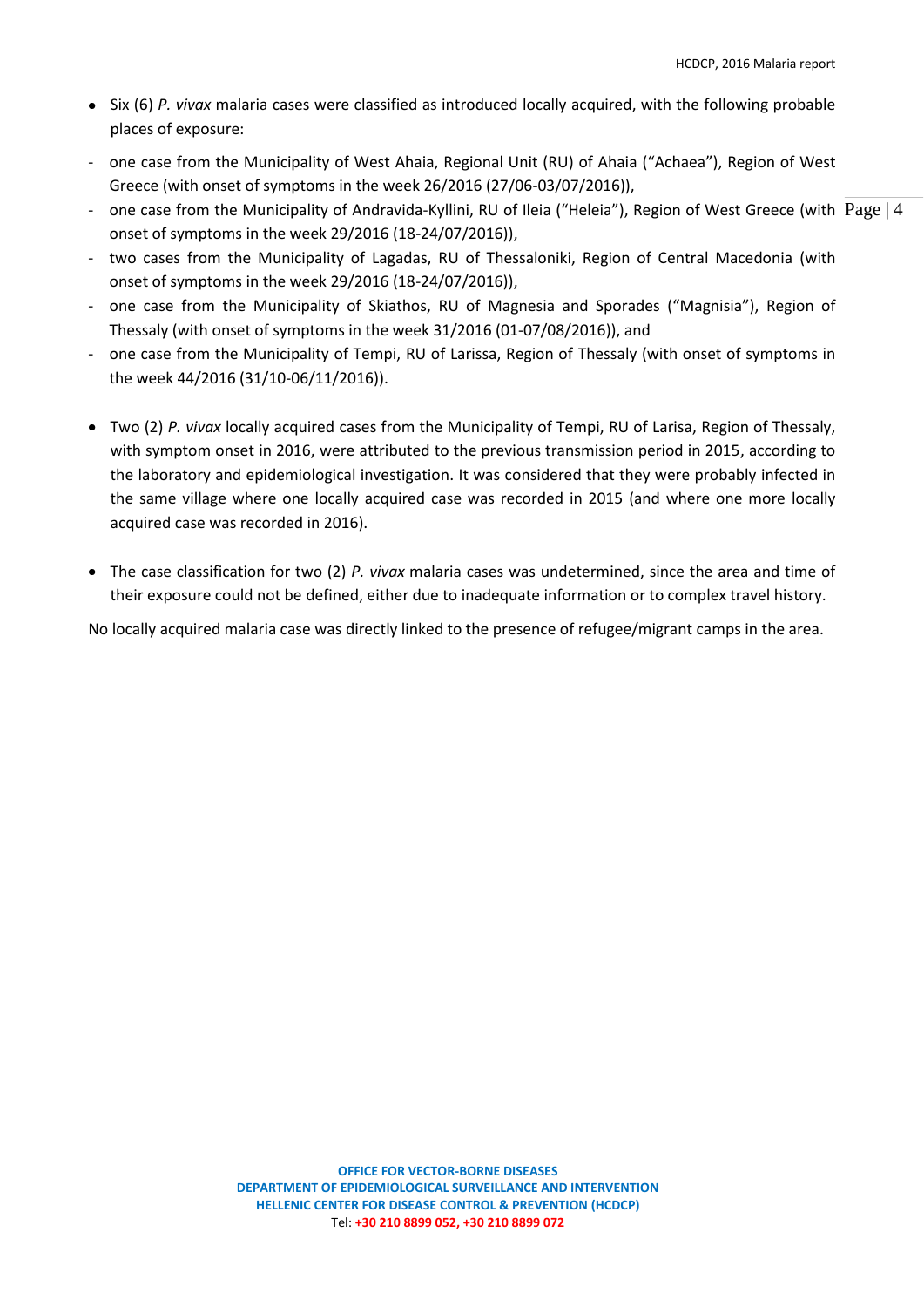Page | 5

**Figure 1. Probable Regional Unit (RU) of exposure of introduced locally acquired malaria cases, Greece, 2016 (n=6)**



[Table 3](#page-4-0) presents the reported malaria cases in Greece by epidemiological classification (imported/ locally acquired), status (immigrants/ returning travelers) and place of residence (for the imported cases) or probable exposure (for the locally acquired cases).

|                               |  | Table 3. Malaria cases by epidemiological case classification, status and Plasmodium species, Greece, |  |  |  |  |
|-------------------------------|--|-------------------------------------------------------------------------------------------------------|--|--|--|--|
| $2016$ (n=119 <sup>*</sup> ). |  |                                                                                                       |  |  |  |  |

| <b>Epidemiological case</b><br>classification and status |                   | <b>Plasmodium species</b> |               |                            |                               |                    |              |  |  |  |
|----------------------------------------------------------|-------------------|---------------------------|---------------|----------------------------|-------------------------------|--------------------|--------------|--|--|--|
|                                                          |                   | P. vivax                  | P. falciparum | P. falciparum<br>+ P.ovale | P. falciparum<br>+ P.malariae | <b>Unspecified</b> | <b>Total</b> |  |  |  |
| Imported                                                 | <b>Immigrants</b> | 81                        | 9             | 0                          |                               | 0                  | 91           |  |  |  |
| cases                                                    | <b>Travelers</b>  | 1                         | 17            | 1                          | 0                             | 1                  | 20           |  |  |  |
| <b>Locally acquired cases</b><br>(all introduced)        |                   | 6                         | 0             | 0                          | 0                             | 0                  | 6            |  |  |  |
| <b>Unknown</b>                                           |                   | ำ                         | 0             | $\Omega$<br>0              |                               | 0                  | 2            |  |  |  |
| <b>Total</b>                                             |                   | 90                        | 26            |                            |                               |                    | 119          |  |  |  |

<span id="page-4-0"></span>\*Two locally acquired *P. vivax* cases, with symptom onset in 2016, attributed to 2015 transmission period are not included.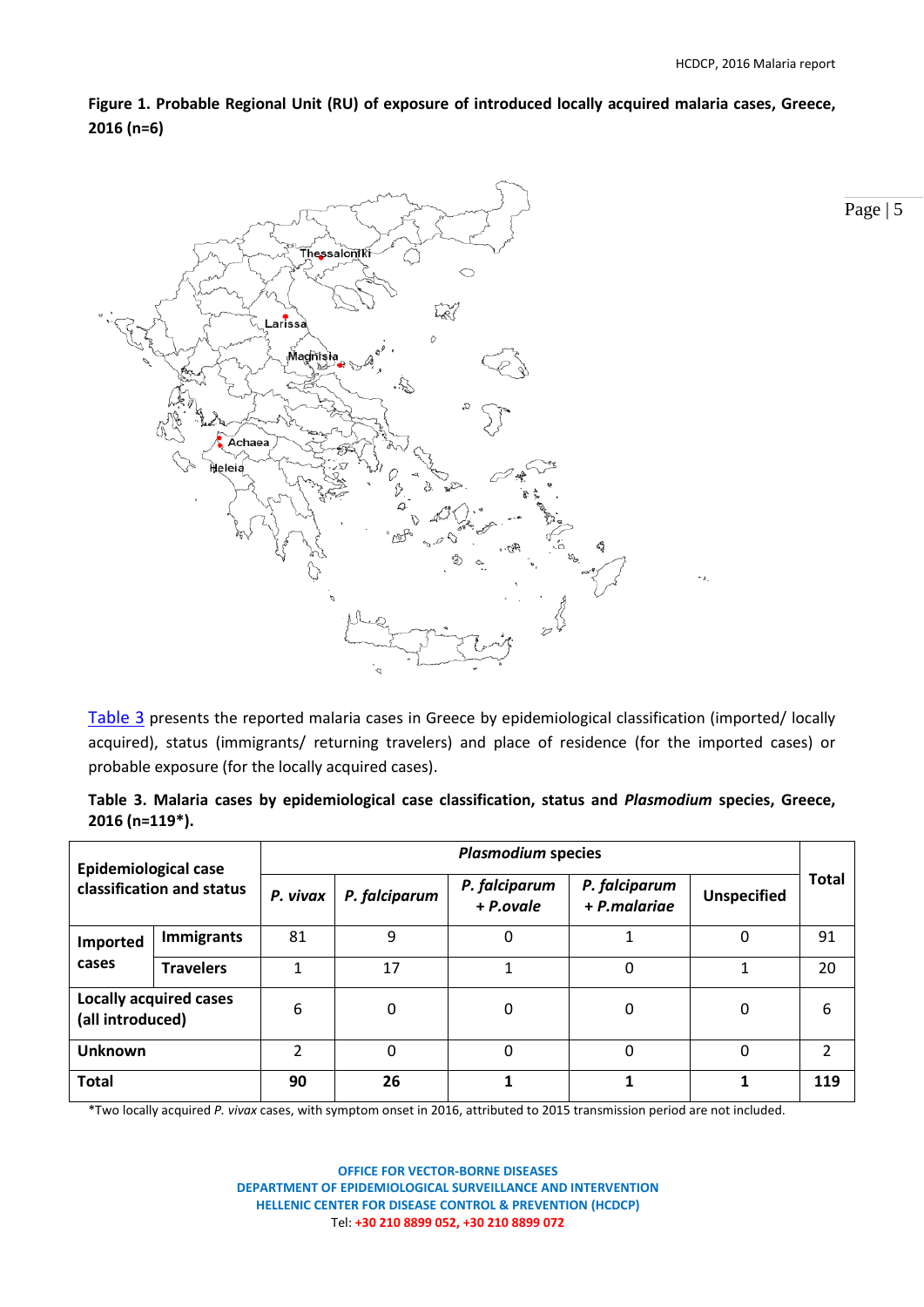### **HCDCP activities for the management of malaria, 2011-2016**

the prevention and management of malaria, with the collaboration of national, regional and local  $\text{Page} \mid 6$ Since 2012, HCDCP has developed and continuously implements an Action Plan for the Management of Malaria. In addition, during summer 2015 the "National Action Plan for the Management of Malaria" of the Ministry of Health was published. According to these, a series of activities are implemented nationwide for authorities. These activities for the management of malaria include:

**I. Risk assessment for the re-emergence of malaria:** All areas (Regions, Municipalities) are assigned a Risk Level from 0-3, taking into consideration the malaria cases reported since 2009, and other local risk factors (entomological, environmental and demographic data). The Risk Level defines the activities implemented in each area.

### **II. Enhanced malaria surveillance and intervention activities:**

- **Case finding:** In order to promptly detect all malaria cases, raise awareness among local health professionals and active case detection activities in high risk areas are implemented and support is provided for the laboratory diagnosis of malaria.
- **Case investigation:** HCDCP investigates all notified malaria. For locally-acquired cases, an in-depth interview with the patient is conducted, in order to identify the estimated place of exposure and the risk for further local transmission.
- **Immediate communication to stakeholders and health professionals** at national and local level, after the reporting of each locally-acquired malaria case to the HCDCP:
	- i. Hierarchy of the Ministry of Health (MoH),
	- ii. Regional public health authorities,
	- iii. Municipalities,
	- iv. MoH Committee for the Prevention and Management of Tropical Diseases,
	- v. Working Group for the designation of vector-borne disease (VBD) affected areas,
	- vi. National Centre for Blood Donation, responsible for the relevant blood safety measures,
	- vii. Physicians practicing in the affected area, to raise their awareness for investigating suspect cases.
- **Focus investigation – reactive case detection**: HCDCP investigation teams are deployed after the notification of each locally acquired case to perform a "focus investigation", in an area indicated by the epidemiological, entomological and environmental investigation. In this activity, all immigrants from malaria endemic countries in the focus were tested for malaria (RDT, microscopy and PCR), while individuals from non-endemic countries were screened for malaria compatible symptoms and tested for malaria accordingly. Fever screening was repeated on a regular basis for a month after the initial investigation.
- **Environmental and vector investigation** is performed in the area after the detection of each locally acquired malaria case (or imported case in a receptive area), in order to identify *Anopheles* breeding sites and other risk factors for local transmission.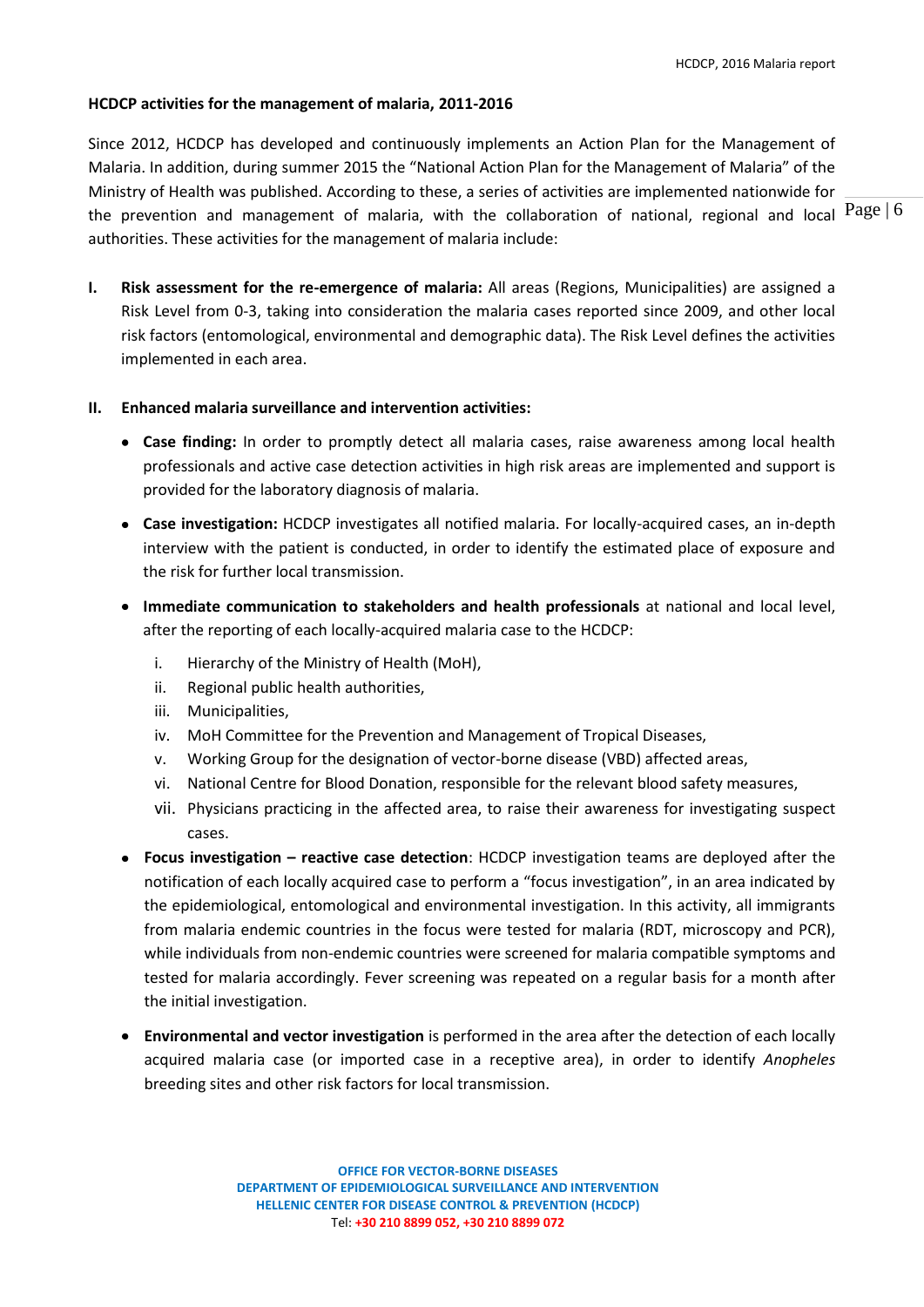- field team -with staff from the University of Thessaly and coordination from the HCDCP- is  $\frac{}{\text{Page} | 7}$ **Proactive malaria case detection (PACD) in Evrotas Municipality, Lakonia:** The HCDCP, in collaboration with the Region of Peloponnese, the Municipality of Evrotas, the University of Thessaly –MALWEST project [\(www.malwest.gr\)](http://www.malwest.gr/) and Doctors Without Borders (2012), supported from 2011-2014 a field team in the area for the active detection of malaria cases. Since 2015, the supported by the Region of Peloponnese to continue the PACD programme, undertaking also the radical treatment and focus investigation of all recorded malaria cases. A significant number of immigrants from malaria endemic countries (mainly Pakistan) live and seasonally work in Evrotas. During the field visits, health promotion information is provided for protection against mosquitoes and fever screening and/or testing for malaria is performed regularly. In May-November 2016, fever screening visits were performed every 7-15 days in immigrant and Roma residences. A total of 800-1,000 migrants were screened (600-700 migrants systematically in 7 villages and 200-300 migrants in 5 other villages depending on the need).
- **III. Enhancing laboratory diagnosis of malaria:** Since 2012, HCDCP has distributed Rapid Diagnostic Tests (RDTs) for malaria to Hospitals and Health Centers in areas with recently recorded local malaria transmission, and in areas with large populations of immigrants from endemic countries (i.e., large urban centers, in refugee/migrant camps, reception centers and the nearby Health Units), aiming at prompt diagnosis and treatment of malaria cases. RDTs have contributed significantly to the early detection of malaria cases in our experience and have been proven a valuable field tool.

In addition, HCDCP recommends and supports the transportation of samples from any laboratory in Greece to the reference laboratory (Department of Parasitology, Entomology and Tropical Diseases of National School of Public Health) for verification of diagnosis and further identification (and genotyping) of *Plasmodium* species.

- **IV. Administration of antimalarial prophylactic therapy to immigrants from malaria endemic countries:**  In 2013 -2015, following the proposal of the HCDCP Working Group on Vector-borne Diseases and the approval of the Committee for the Prevention and Management of Tropical Diseases of the Ministry of Health, the field team in Lakonia delivered one course of antimalarials for *P.vivax* infection (Chloroquine + Primaquine) to all immigrants from malaria endemic countries who lived in the Municipality of Evrotas. The antimalarials were administered using directly observed treatment (DOT) protocol with the informed consent of the participating immigrants and following testing of G6PD levels. The antimalarial course targeted *P.vivax* hypnozoites in order to reduce the reservoir and interrupt transmission of the disease in the particular area. The purposefulness to implement this action is evaluated according to the epidemiological data and the risk assessment of each period.
- **V. Case management - Standardization of the malaria treatment in Greece,** according to treatment guidelines developed by the HCDCP with the input of experts in infectious diseases. HCDCP also maintains a small stockpile of specific anti-malarial medicines for timely distribution to Health Units in cases of emergency.
- **VI. Increase awareness amongst health professionals** for the diagnosis and management of malaria. HCDCP staff delivers presentations and organizes seminars for health professionals in Health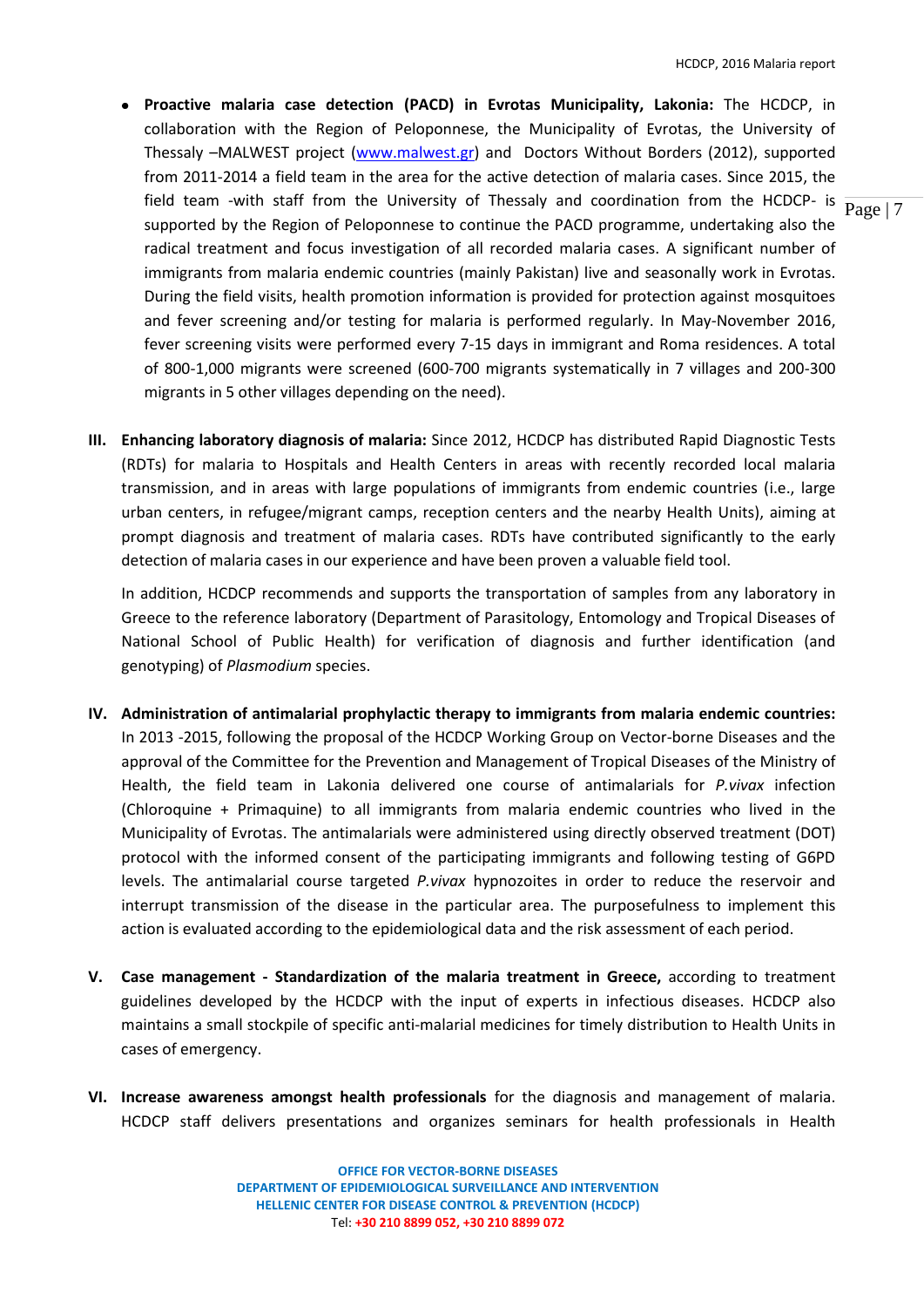Centers/Hospitals in areas with recently recorded locally acquired cases. Informative letters are also sent to all hospitals and Medical Associations on an annual basis.

- **VII. Communication to the public** on malaria and personal protection measures against mosquitoes:
- Educational material on malaria and protective measures against mosquitoes is available on the  $\text{Page} | 8$ HCDCP website [\(www.keelpno.gr\)](http://www.keelpno.gr/). Information material (leaflets, posters) is distributed according to the needs.
- In areas with locally acquired cases recorded, the HCDCP field team informs the local population, and raises awareness about malaria and the necessary protective measures against mosquitoes during the focus investigations.
- **VIII. Designation of affected areas - Blood safety and haemovigilance measures:** An inter-sectoral Working Group (WG) on the designation of VBD affected areas (under the MoH Committee for the Prevention and Management of Tropical Diseases) considers all available epidemiological and laboratory data for each locally-acquired case and decides on the characterization of malaria affected areas in Greece. This designation is then used by the National Centre for Blood Donation to issue guidance on blood safety. The list of affected municipalities is published on our website [\(www.keelpno.gr\)](http://www.keelpno.gr/) and updated regularly according to reported locally acquired cases. Post donation and post transfusion information to donors and other haemovigilance measures are in place following relevant guidance from the Coordinating Haemovigilance Centre/ H.C.D.C.P..

### **IX. Vector control activities - Entomological surveillance:**

- **Raising awareness and guidance to Regional Authorities:** HCDCP communicates regularly with all Regional Authorities in Greece recommending the timely planning, organization and implementation of integrated vector control programmes, identifying the high risk areas. Detailed technical guidance is timely communicated by the HCDCP to the Regional administrations all over the country, in order to assist them to implement on time the calls for tender for integrated vector control programs. In 2016, further awareness was raised regarding risk assessment and intensifying mosquito control programs accordingly around camps hosting refugees/migrants.
- **Monitoring of the vector control programme implementation across the country**.
- **Distribution and placement of Long Lasting Insecticide-treated Nets (LLINs):** According to WHO and  $\bullet$ ECDC guidance, HCDCP distributes (since 2013, in each transmission period) LLINs to immigrants, in the Municipality of Evrotas, Lakonia, after obtaining a special license from the Ministry of Rural Development and Agriculture. The distribution, placement and monitoring of the proper use of the nets is implemented by the PACD field team, which conducts the active case detection in the area. In 2016, 112 nets were distributed to migrant residences.
- **Participation in the implementation of indoor residual spraying (IRS):** The Region of Peloponnese implements every summer indoor residual spraying (IRS) in migrant residences in the area of Evrotas. The PACD field team participates in the activity by indicating migrant residencies in the area. HCDCP continues to recommend this vector control method in this area.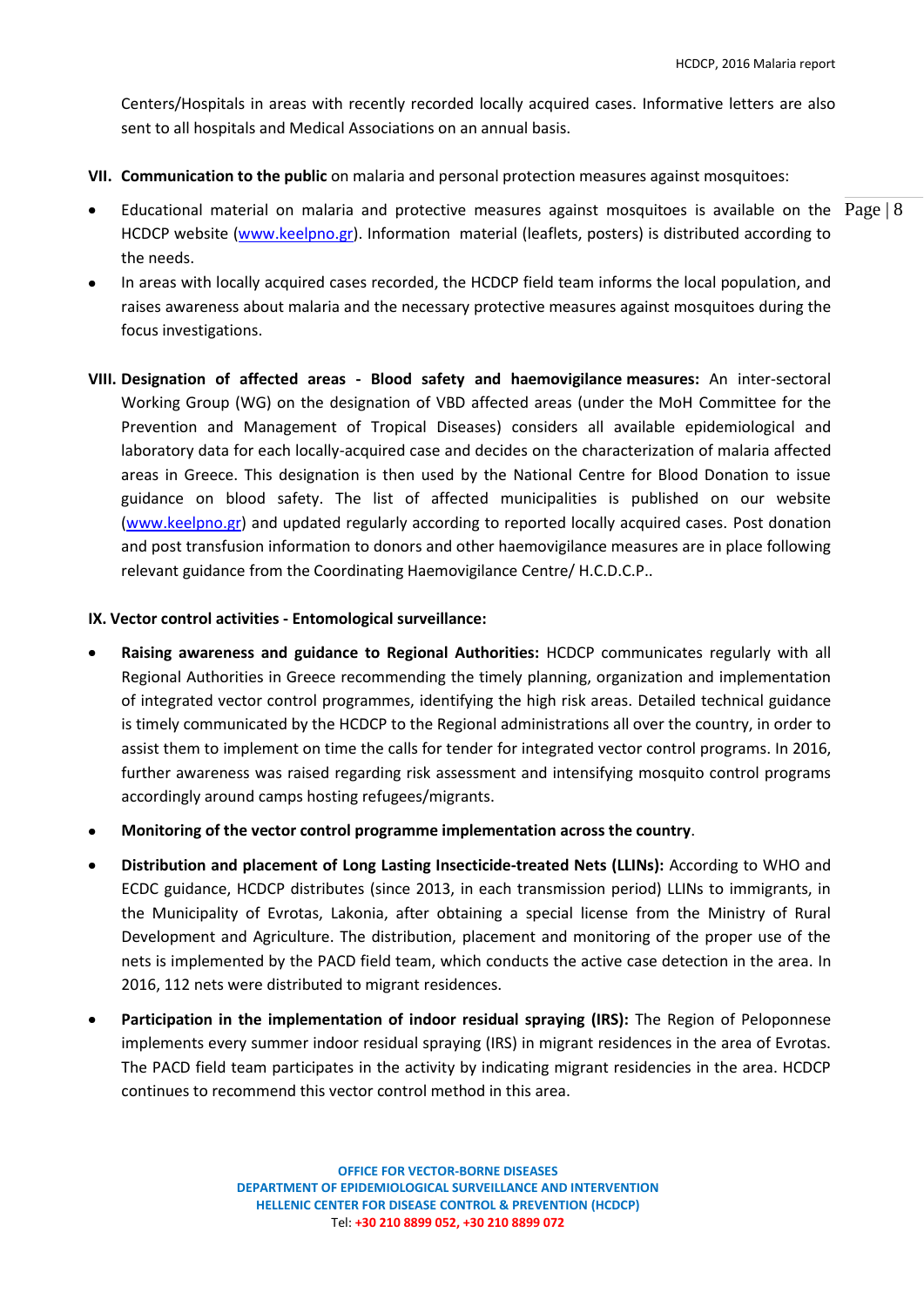- **Entomological surveillance**: The HCDCP, in collaboration with the Department of Parasitology, Entomology and Tropical Diseases of the National School of Public Health (NSPH), the Benaki Phytopathological Institute, the MALWEST project (2012-2014), Universities, Regions, local authorities and subcontractors of the local mosquito control programmes has implemented, participated or coordinated -from 2010 to 2015- active vector surveillance programme. For the 2016 transmission period, vector surveillance was conducted in limited areas, from NSPH, with the voluntary participation of Regions, local authorities and their subcontractors. HCDCP recommends that local authorities should perform vector surveillance annually, especially in areas with risk factors for local malaria transmission (e.g. rural areas with large populations from malaria endemic countries) and collects any available vector surveillance data from these areas, as well as from areas with recent local transmission.
- **Communication with international public health stakeholders:** The HCDCP communicates frequently for exchange of knowhow and information on malaria cases and activities with the ECDC and WHO, as well as with a number of European and international agencies and networks.
- **X.** Due to the increased **migrant/ refugee population residing in the country** in reception and accommodation camps, a series of targeted activities have been organized in these camps, including: strengthening malaria surveillance and diagnosis, distribution of rapid diagnostic tests to the camp clinics and nearby Health Units, recommendation for systematic entomological surveillance in the area, risk assessment (collection of available entomological, environmental and demographic data) and, if necessary, intensification of mosquito control measures, personal protection measures against mosquitoes for the hosted migrants. The Ministry of Health issued a circular in 2016 regarding the placement of the camps hosting refugees/ migrants from malaria-endemic countries at least 6km away from large *Anopheles* mosquito breeding sites and villages with recently recorded local malaria transmission. In July 2016, HCDCP staff from Athens and Thessaloniki, in cooperation with the regional public health authorities of Central Macedonia region, performed field visits in camps in the Region, in order to collect more data and further asses the risk.

## **Conclusions**

As indicated by the malaria surveillance data, the risk of re-appearance of the disease in specific vulnerable and receptive- areas of the country exists, especially where the presence of adequate numbers of *Anopheles* mosquitoes (the competent vector of the disease) is combined with the presence of malaria patients coming from endemic countries.

Following a peak of locally acquired malaria cases between 2011- 2012 their number declined steadily in the following years. This coincided with a number of intense and costly public health interventions implemented since 2011, with the collaboration of various stakeholders at the national, regional and local level, which have contributed to the successful prevention of the re-establishment of malaria in Greece.

However, sporadic introduced locally acquired malaria cases were still recorded up to 2016, in vulnerable and receptive areas around the country, indicating the need to sustain the activities for the prevention of the disease a priority for the public health authorities.

**Early detection** and **eradication treatment of malaria cases, together with mosquito protection** and **effective vector control measures** represent the main components of the public health strategy to prevent